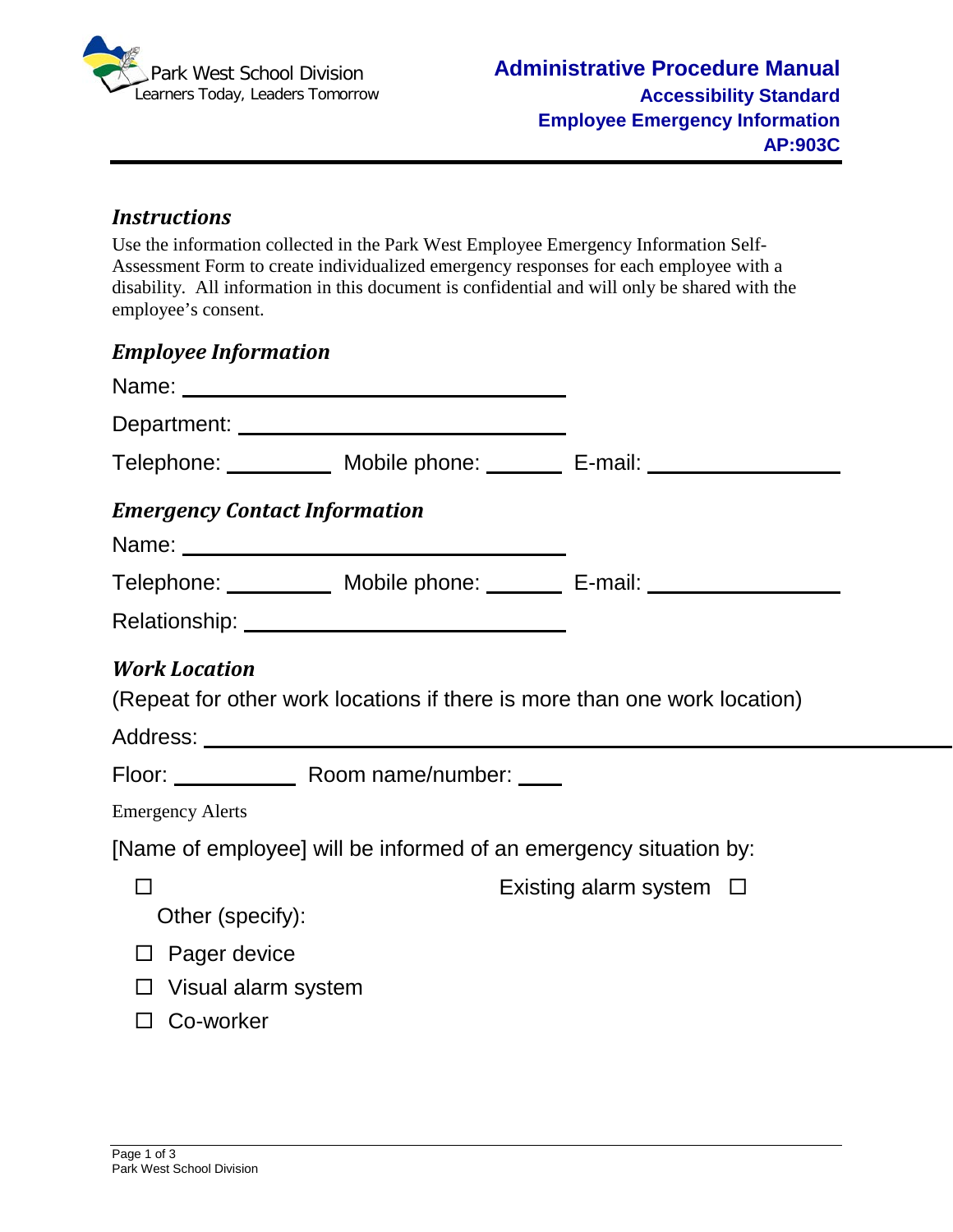

### *Assistance Methods*

List types of assistance (e.g., staff assistance or transfer instructions).

### *Equipment Required*

List any devices required, where they are stored, and how to use them.

# *Evacuation Route and Procedure*

Provide a step-by-step description, beginning from the first sign of an emergency.

*Alternative Evacuation Route*